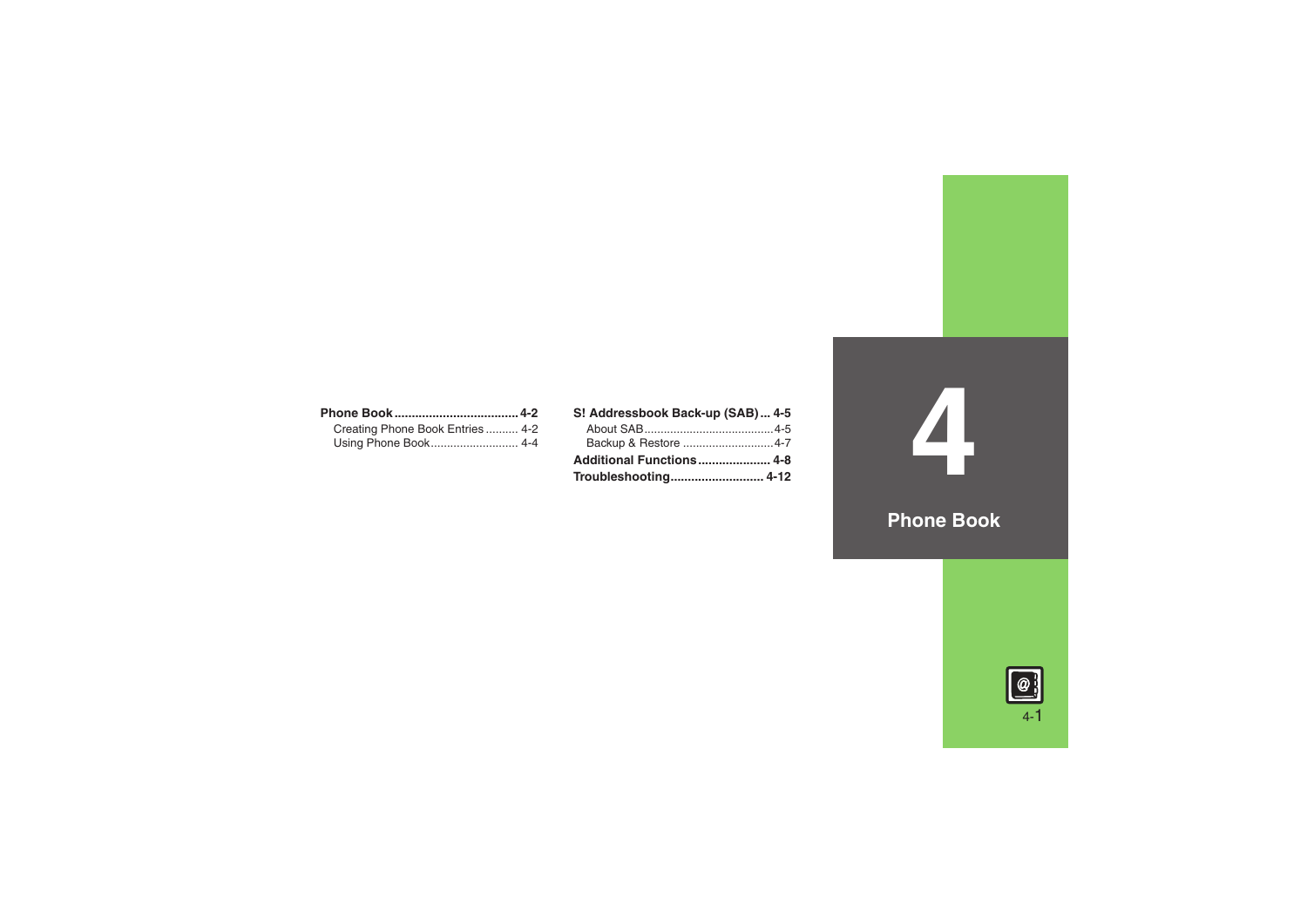## <span id="page-1-1"></span><span id="page-1-0"></span>**Creating Phone Book Entries**

Enter a name, phone number and mail address (enter at least one of these items) and classify the entry.

**4**Phone Book **Phone Book** *MENU* or **●** *→ Phone* **→** *Add New Entry* 



**2** *Last Name:* ♦ Enter last name **♦** *Done* or ● *First Name:* ➡ Enter first name  $\blacktriangleright$  *Done* or  $\textcircled{\scriptsize{\bullet}}$ 



. Characters entered for names (reading for kanji) appear.

**Advanced**



Reading-FirstName: **Mikio**  $rel1:$ 

■ 090392XXXX1 d Phone Number:

. To save additional phone numbers, repeat  $\Theta$ .

```
Add Email Address: \rightarrowEnter mail address → Done
or \left( \bullet \right) \bullet Select type
```


. To save additional mail addresses, repeat  $\boldsymbol{\Theta}$ .



Category: **→** Select Category

| Tu <b>g</b>                    |  |
|--------------------------------|--|
| New Entry                      |  |
| Reading-FirstName:<br>Mikio    |  |
| Tel 1:<br>M 090392XXXX1        |  |
| Add Phone Number:              |  |
| Fmail 1:<br>⊯°aabb@xxx, yyy    |  |
| Add Email Address:             |  |
| Category:<br><b>@</b> PFriends |  |
| Address:                       |  |

Phone Book Entry Window





#### **Incoming Calls while Creating Entry**

- . Contents are temporarily saved. End the call to return.
- **Selecting Mode in Dual Mode (P.2-27)**
	- **[Phone Book Entry Window]** *Mode:*
	- S **Select mode**



<sup>6</sup> [Saving other information](#page-7-1) ● [Setting Light Color](#page-7-2) ● [Changing vibration pattern](#page-7-3) ● [Editing Phone Book entries](#page-8-0) ● Setting incoming mail ring time ([Renaming Categories](#page-8-2) ([Moving Categories](#page-8-3) (**[P.4-8](#page-7-1)** - **[4-9](#page-8-3)**)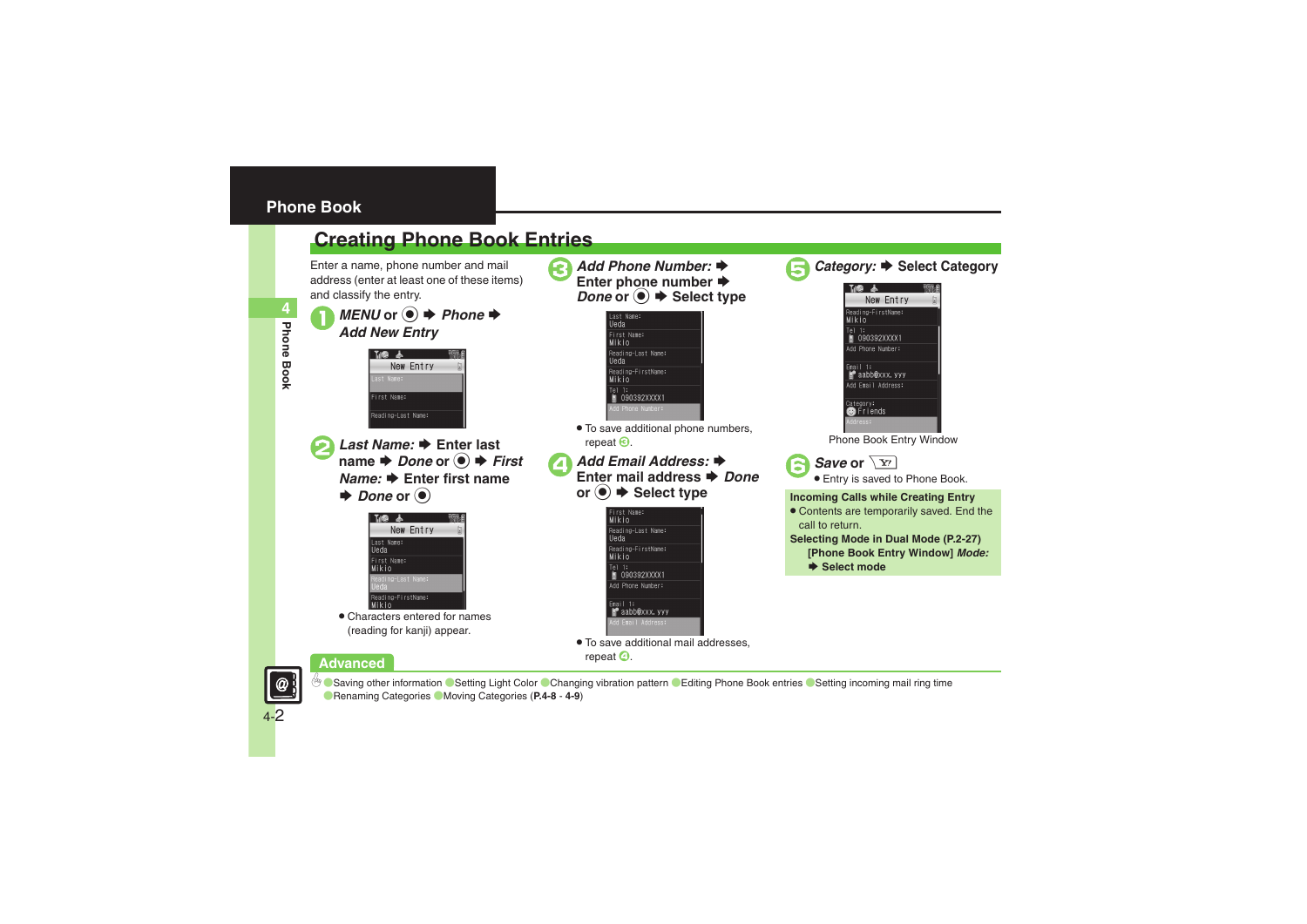#### **Personal Ringtone**

Set tone for calls from saved numbers.

<sup>1</sup>**In Phone Book entry window, select item, e.g.,**  *Tone-Voice Call:*





■ Assign Tone **▶** Select folder

## 3**Select tone/file**

#### **Saving Secret Entries**

Restrict access to Phone Book entries by saving them as Secret entries.



1**In Phone Book entry window,** *Secret:*



**Accessing Secret Folders**  $\Box$  or  $\textcircled{e} \blacktriangleright$  *Options* or  $\textcircled{=} \blacktriangleright$ **Unlock Temporarily → Enter Handset Code ♦ OK or ● Customizing Response by Category** ■ *MENU* or **●** *Phone Category Control* THE & Category Control No Category Family **B** Friends **Business** Shopping 講VIPs Category Control Menu ■ Highlight Category **→** Options **or**  $\boxed{\text{ } \boxdot \text{ } }$  $\blacktriangleright$  **Select item** 3**Select item**  S **Select item, e.g.,** *Assign Tone* S**Customize responses ➡** *Confirm* or  $\sqrt{\mathbf{x}'}$ 

- . Customize responses in the same way as Phone Book entries.
- . Not available for USIM Card.

| <b>Responses Set by Phone Book Entry</b><br>• Settings for each entry take priority.                                                                                                          |
|-----------------------------------------------------------------------------------------------------------------------------------------------------------------------------------------------|
| <b>Saving Numbers After Calls</b>                                                                                                                                                             |
| After a call, save number to Phone Book.                                                                                                                                                      |
| Save this number<br>to your Phone<br>Book?<br>Yes<br>N <sub>0</sub>                                                                                                                           |
| When confirmation appears,<br>Yes                                                                                                                                                             |
| Save to Phone Book<br>New Entry<br>New Detail                                                                                                                                                 |
| As New Entry $\blacktriangleright$ Complete<br>other fields $\blacktriangleright$ <i>Save</i> or $\sqrt{x}$                                                                                   |
| <b>Saving to an Existing Entry</b><br>In $\odot$ , As New Detail $\blacktriangleright$ Select entry $\blacktriangleright$<br>Complete other fields $\blacktriangleright$ Save or $\boxed{Y'}$ |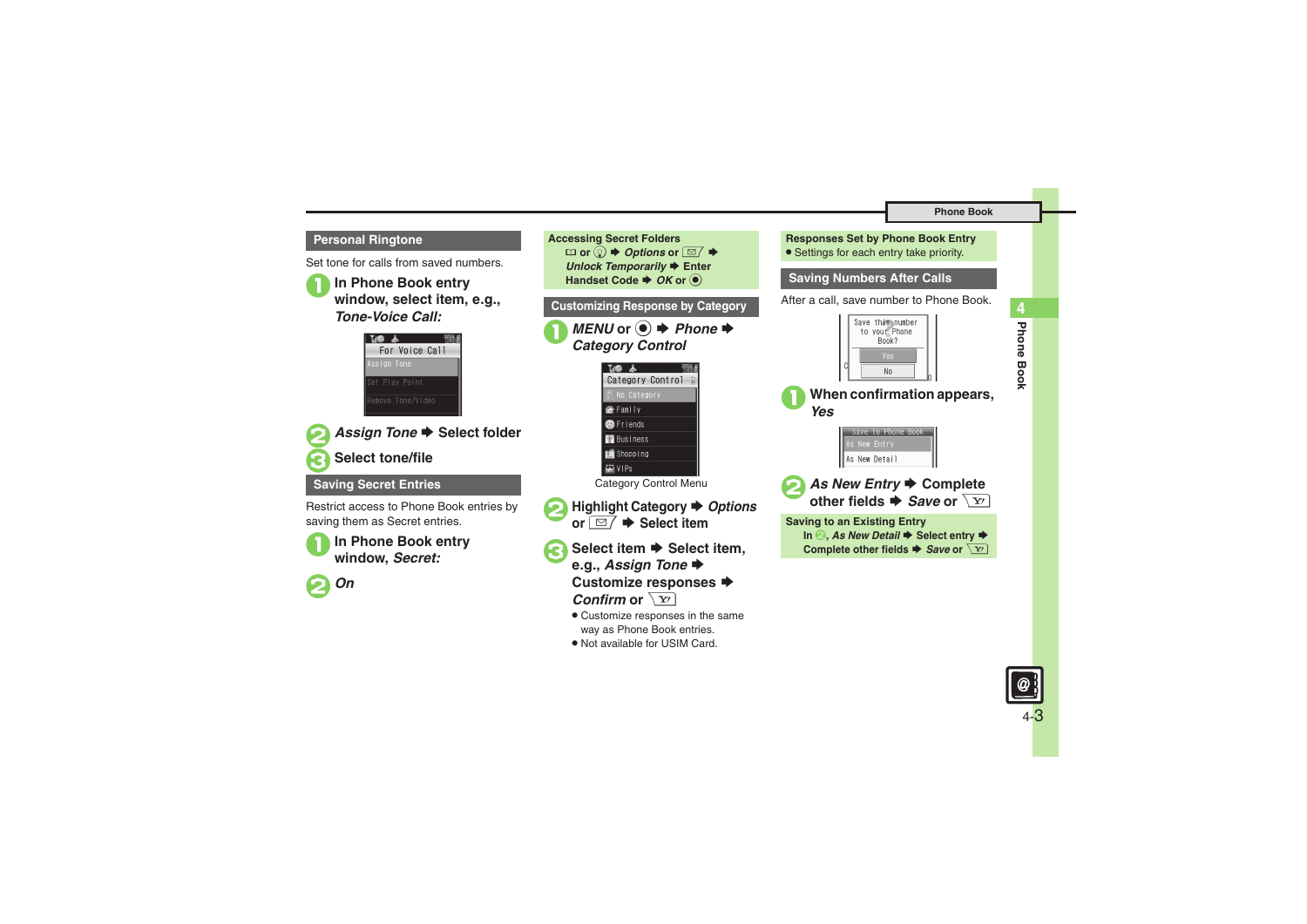## <span id="page-3-0"></span>**Using Phone Book**

**Dialing via Phone Book**

1' **or** <sup>b</sup> <sup>S</sup> **Highlight katakana row**



Entry Search Window (By a-ka-sa-ta-na)

. When using Double Number in Dual Mode (**P.2-27**), Line indicators appear.

## 2**Select entry**

3**Select phone number**

4*Call*

**Placing Video Calls In** 4**,** *Video Call* **Dialing with Slider Closed In <sup>◎</sup>, highlight entry ♦ Call** ■ When multiple numbers are saved, select one to proceed.

**In entry search window,**<br>*Options* or **⊠ ◆ Ph.Book** *Settings* 2*Sort Entries* ort Entries v a-ka-sa-ta-na **Ry Category** By Reading 3**Select method** . Phone Book Search Methods: Shows entries with Readings that start **By a-ka-sa-ta-na** with katakana in the specified row **By Category** Opens entries in the specified Category Shows all entries in Reading order **By Reading** (katakana, alphabetical

**Changing Search Method**

**Changing Search Method Temporarily [Entry Search Window]** *Switch* **or**  A **(press repeatedly to toggle search methods)**

then numerical)

#### **Opening from Other Functions**

Example: Enter a recipient via Phone Book when sending a message.



• Omit **G** if only one number or address is saved.

**Advanced**



4-4

0([Changing view for entry search window](#page-7-4) ([Messaging via Phone Book](#page-8-4) ([Deleting Phone Book entries](#page-9-0) (And more on **[P.4-8](#page-7-4)** - **[4-10](#page-9-1)**)

**4**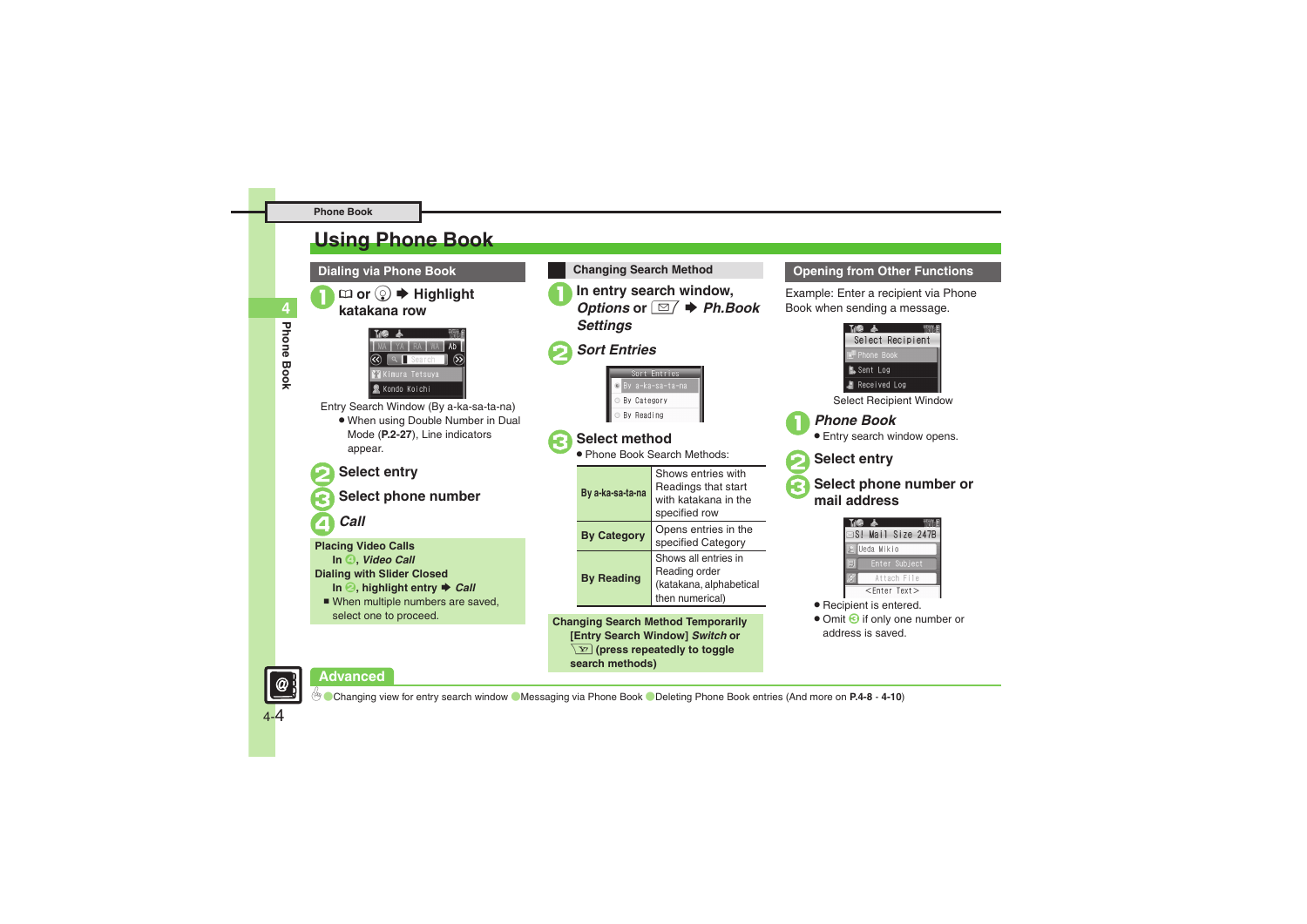## <span id="page-4-1"></span>**About SAB**

Back up Phone Book content in SAB; add Phone Book changes to SAB anytime. Edit SAB online via PC; add SAB changes to Phone Book anytime. Restore lost or altered Phone Book content from SAB.



- . SAB requires a separate contract and basic monthly fee.
- . Use SAB to add Phone Book content to a new compatible SoftBank handset; some conditions apply (**[P.4-6](#page-5-0)**).
- . Use a PC to edit SAB online.
- . For more about SAB, see the corresponding Website (**P.19-18**).
- . Sync commands (Backup, Restore and Synchronize) all incur transmission fees.

## <span id="page-4-0"></span>**SAB Sync Commands & Features**

| Backup/                     | <b>Backup</b>                                                    | Export Phone Book content to SAB <sup>1</sup>                 |
|-----------------------------|------------------------------------------------------------------|---------------------------------------------------------------|
| <b>Restore</b>              | <b>Restore</b>                                                   | Import SAB content to Phone Book <sup>2</sup>                 |
|                             | Synchronize                                                      | Synchronize Phone Book and SAB <sup>3</sup>                   |
| <b>Synchronize</b>          | <b>Sync from Client</b>                                          | Add Phone Book changes to SAB <sup>4</sup>                    |
|                             | <b>Sync from Server</b>                                          | Add SAB changes to Phone Book <sup>5</sup>                    |
|                             | Import from PC                                                   | Upload PC address book info to SAB                            |
| <b>Edit on PC</b>           | <b>Export to PC</b>                                              | Export SAB content to PC address<br>book                      |
|                             | <b>Birthday</b><br><b>Notification</b>                           | SAB sends reminders via SMS to<br>handset                     |
| Send<br>Notice <sup>6</sup> | <b>Email Address</b><br>Notification <sup>7</sup>                | Send new handset mail address to<br>specified addresses       |
|                             | "Disaster Message<br>Board" Message<br>Notification <sup>8</sup> | Send emergency message board<br>update to specified addresses |
| <b>Spam Filter</b>          | Tomodachi<br>Email Filter <sup>9</sup>                           | Always accept messages from<br>mail addresses saved in SAB    |

<sup>1</sup>Any existing SAB content is deleted.

<sup>2</sup> Any existing Phone Book content is deleted.

<sup>3</sup>If the same entry item is edited in Phone Book and SAB, SAB content is referenced.

4Unrelated SAB changes remain.

5Unrelated Phone Book changes remain.

6Access this function via handset or a PC.

7Backup resets notification setting; handset address is sent to all addresses.

<sup>8</sup>Backup resets notification setting; updates are not sent to any address.

<sup>9</sup> Export Phone Book content to SAB beforehand.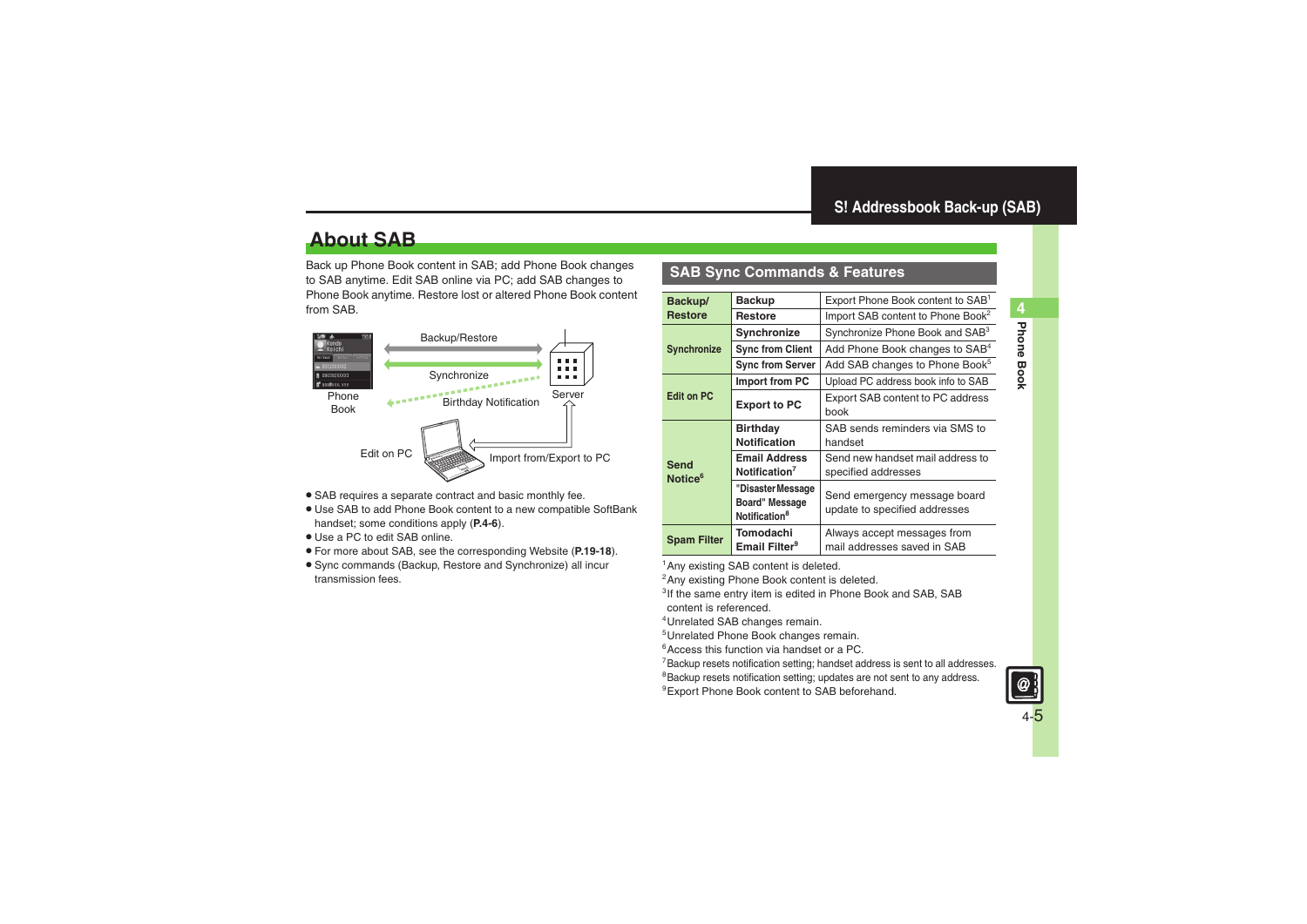## <span id="page-5-0"></span>**Service Usage Outline**

#### **Complete Contract**

**Visit a SoftBank Shop, dial 157 from a SoftBank handset for SoftBank Customer Center, General Information or access My SoftBank (Japanese) via Yahoo! Keitai.**

## **Receive User ID & Password**

#### **After subscription, user ID and password arrive via SMS.**

. User ID and password are required to use SAB via a PC.

## **Use SAB**

**Export Phone Book content to SAB.**

## **Precautions**

#### [ **Unsynchronizable Items**

SAB restoration cancels these Phone Book settings:

- Picture, Tone/Video, Light, Vibration
- [ **Unintentional Phone Book or SAB Content Deletion**
- . When no Phone Book content exists, selecting *Synchronize*, *Sync from Client* or *Backup* deletes all SAB content.
- . When no SAB content exists, selecting *Synchronize*, *Sync from Server* or *Restore* deletes all Phone Book content.

#### [ **Phone Book** ⇔ **SAB Content Capacity Disparities**

When the number of savable items varies between Phone Book and SAB entries, Synchronization reflects lower limit.

#### **Exercicle Contract Termination**

SAB content is deleted upon contract termination.

- $\blacksquare$  **SAB Transfers to New Handsets**
- . **SAB-Compatible 3G Handsets** SAB remains as last saved and is fully accessible.
- . **Other 3G Handsets**SAB remains as last saved and is accessible via PC.
- . **V3/V4/V5/V6/V8 Series**Service contract is terminated and SAB content is deleted.

## [ **When Double Number is Active**

Regardless of usage mode setting, all Phone Book content is backed up.

4-6

**Phone Book**

**Phone Book** 

**4**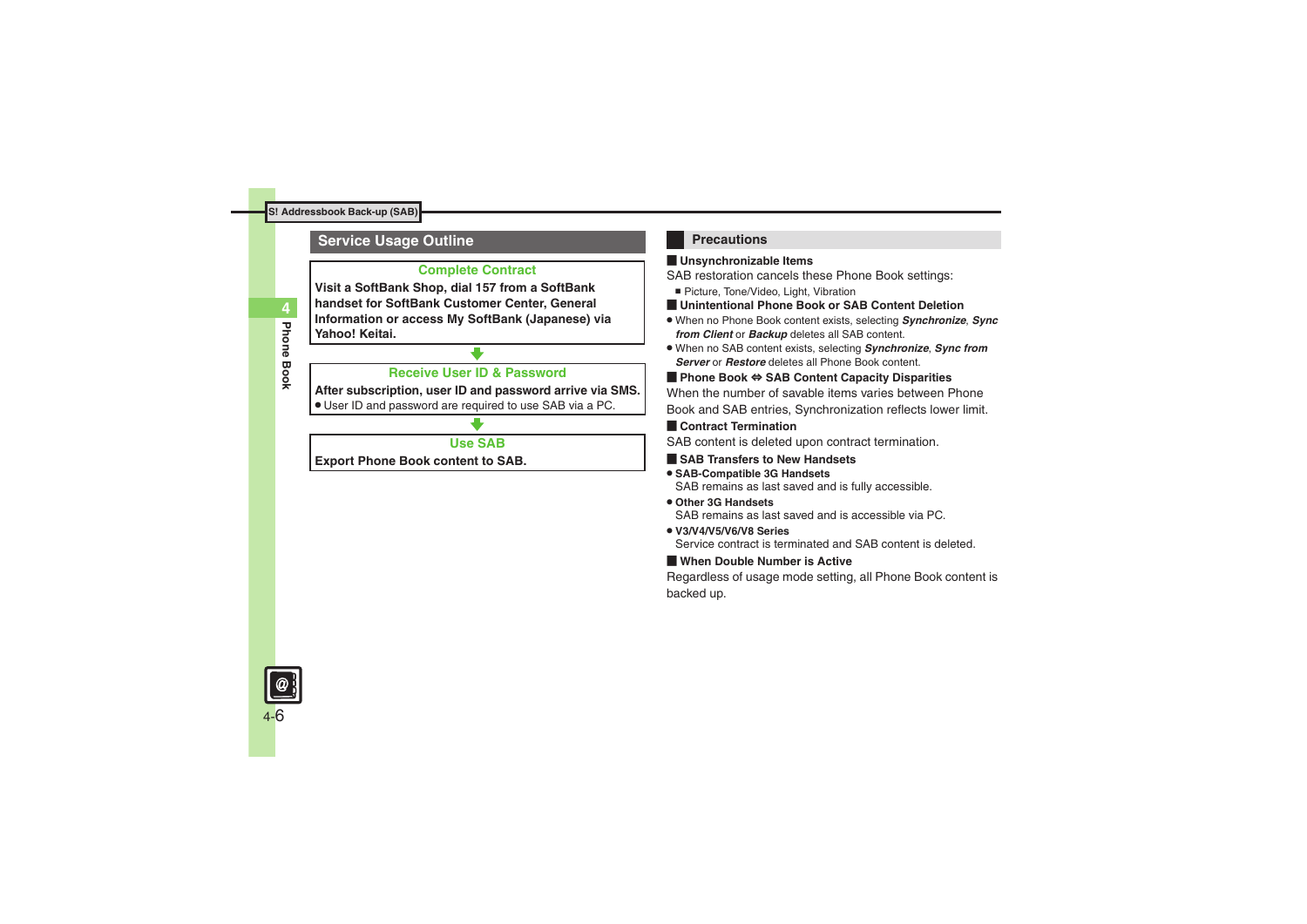## <span id="page-6-0"></span>**Backup & Restore**

**Backup (Phone Book**  <sup>&</sup>gt; **SAB)**

Any existing SAB content is deleted.





■ Start Sync **▶ Backup** 

- 3*Yes* S **Enter Handset Code**   $\rightarrow$  *OK* or  $\odot$ 
	- . Backup starts; when completed, details appear.



**Canceling Backup** *Cancel* or  $\boxed{Y}$   $\rightarrow$  *Yes* 

### **Restore (SAB**  <sup>&</sup>gt; **Phone Book)**

Any existing Phone Book content is deleted.

- <sup>1</sup>**In S! Addressbook menu,** *Start Sync* S *Restore*
- **2***Yes* ♦ Enter Handset Code  $\rightarrow$  *OK* or  $\odot$ 
	- . Restore starts; when completed, details appear.



**Canceling Restore** *Cancel* or  $\boxed{Y}$   $\blacktriangleright$  *Yes* 

#### **Synchronizing Phone Book**

Synchronize Options:

| Synchronize             | Synchronize Phone<br>Book and SAB |
|-------------------------|-----------------------------------|
| <b>Sync from Client</b> | Add Phone Book changes<br>to SAB  |
| <b>Sync from Server</b> | Add SAB changes to<br>Phone Book  |

If this is your first use of SAB (new handset), Synchronization is performed via Synchronize regardless of selection.

<sup>1</sup>**In S! Addressbook menu,** *Start Sync* S **Select option**

- **2***Yes* ♦ Enter Handset Code  $\rightarrow$  *OK* or  $\odot$ 
	- . Synchronization starts; when completed, details appear.



**Synchronization complete**

**Canceling Synchronization** *Cancel* or  $\boxed{Y}$   $\blacktriangleright$  *Yes* 



**Phone Book 4**

Phone Book

4

**Advanced**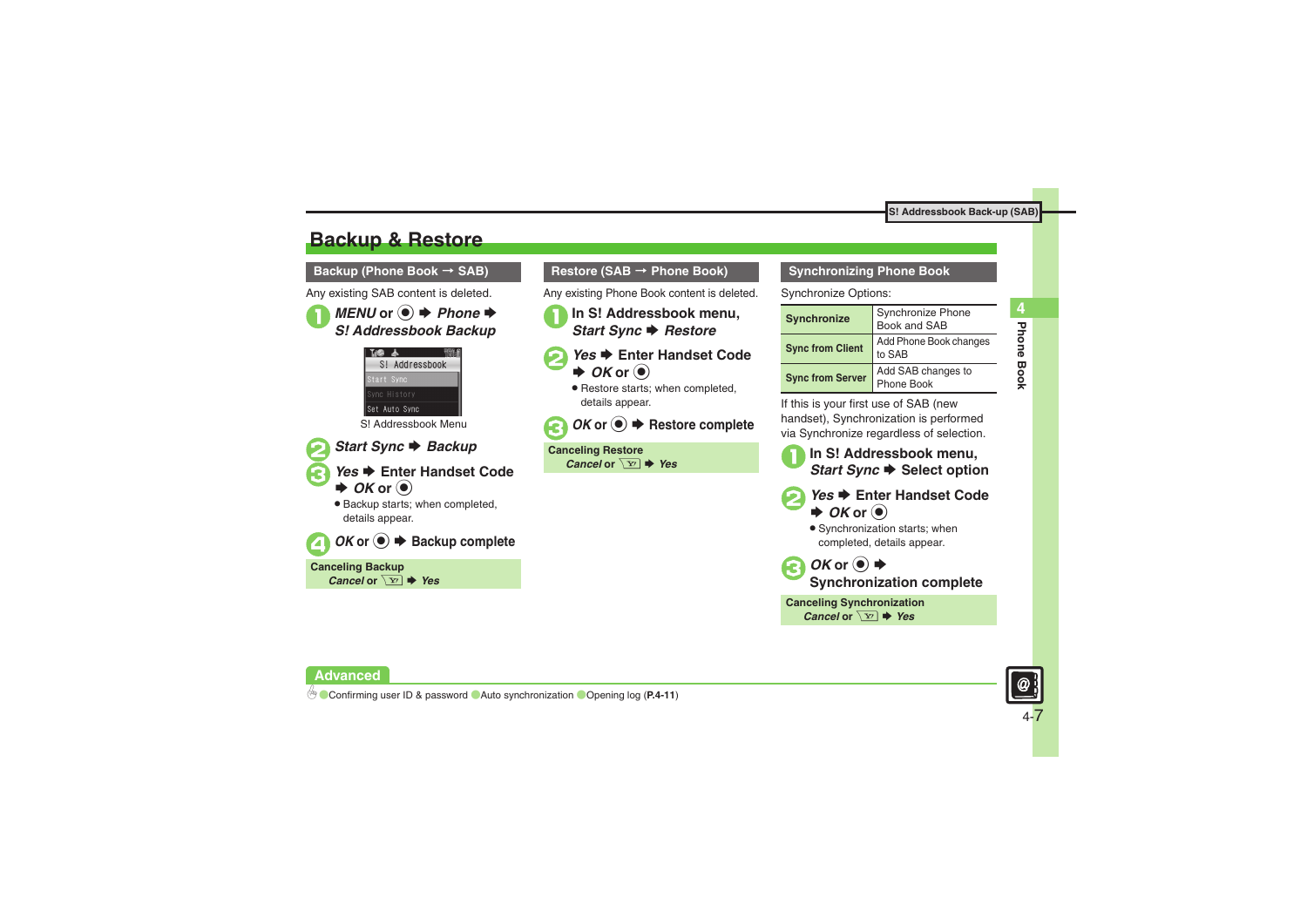## <span id="page-7-0"></span>**Additional Functions**

## **Phone Book**

#### [ **View Settings**

<span id="page-7-4"></span>

| <b>Changing view for</b><br>entry search<br>window                                | Start Here MENU or $\textcircled{\textbf{}} \Rightarrow$ Phone $\Rightarrow$ Ph.Book<br>Settings $\Rightarrow$ See below                                            |
|-----------------------------------------------------------------------------------|---------------------------------------------------------------------------------------------------------------------------------------------------------------------|
|                                                                                   | <b>Portrait Orientation</b><br>Vertical Display List+Preview(business card)                                                                                         |
|                                                                                   | <b>Landscape Orientation</b><br>Horizontal Display > Name+Email                                                                                                     |
| <b>Assigning images</b><br>to Phone Book<br>entries for incoming<br>transmissions | Start Here MENU or ● → Phone → Add New<br>$Entry \Rightarrow Picture: \Rightarrow See below$                                                                        |
|                                                                                   | <b>Assigning Images</b><br>Assign Picture Select image                                                                                                              |
|                                                                                   | <b>Capturing Images</b><br>Take Picture → Frame image on Display → 國<br>or $\left( \bullet \right)$ $\Rightarrow$ $\left( \Box \right)$ or $\left( \bullet \right)$ |
| <b>Hiding confirmation</b><br>after calls to/from<br>unsaved numbers              | MENU or $\textcircled{\bullet}$ $\Rightarrow$ Phone $\Rightarrow$ Ph. Book Settings $\Rightarrow$<br>New Number Prompt Incoming Call or<br>Outgoing Call + Off      |

## [ **Phone Book Entry Phone Book**

<span id="page-7-3"></span><span id="page-7-2"></span><span id="page-7-1"></span>

|                                      | Start Here MENU or $\textcircled{\textcircled{\textcirc}}$ $\Rightarrow$ Phone $\Rightarrow$ Add New<br>$Entry \Rightarrow$ See below                                                                                                                |
|--------------------------------------|------------------------------------------------------------------------------------------------------------------------------------------------------------------------------------------------------------------------------------------------------|
| <b>Saving other</b><br>information   | <b>Address</b><br>Address: Select item Complete field →<br>OK or $\sqrt{x}$                                                                                                                                                                          |
|                                      | Office<br>Office: $\Rightarrow$ Select item $\Rightarrow$ Enter text $\Rightarrow$ Done or<br>$\bullet$ $\bullet$ OK or $\boxed{Y}$                                                                                                                  |
|                                      | Homepage<br>Homepage: $\blacktriangleright$ Enter URL $\blacktriangleright$ Done or $\blacklozenge$ $\blacktriangleright$<br>Select type                                                                                                             |
|                                      | <b>Note</b><br><i>Note:</i> $\rightarrow$ Enter text $\rightarrow$ <i>Done</i> or $\odot$                                                                                                                                                            |
|                                      | <b>Birthday</b><br>Birthday: $\rightarrow$ Enter date $\rightarrow$ Accept or $\circledast$                                                                                                                                                          |
|                                      | <b>Location Information</b><br>Location Info.: ▶ Enter Location Information                                                                                                                                                                          |
| <b>Setting Light Color</b>           | MENU or $\textcircled{\textcircled{\textcirc}}$ Phone $\textuparrow$ Add New Entry $\textuparrowled{\textcircled{\textcircled{\textcirc}}}$<br>Select item, e.g., Light-Voice Call: Switch<br>On/Off → Select option → Light Color →<br>Select color |
| <b>Changing vibration</b><br>pattern | MENU or $\bullet$ $\bullet$ Phone $\bullet$ Add New Entry $\bullet$<br>Select item, e.g., Vibration-Message: ▶ Switch<br>On/Off Select option Vibration Pattern →<br>Select pattern <i>CLEAR/BACK</i> or <b>Research</b>                             |

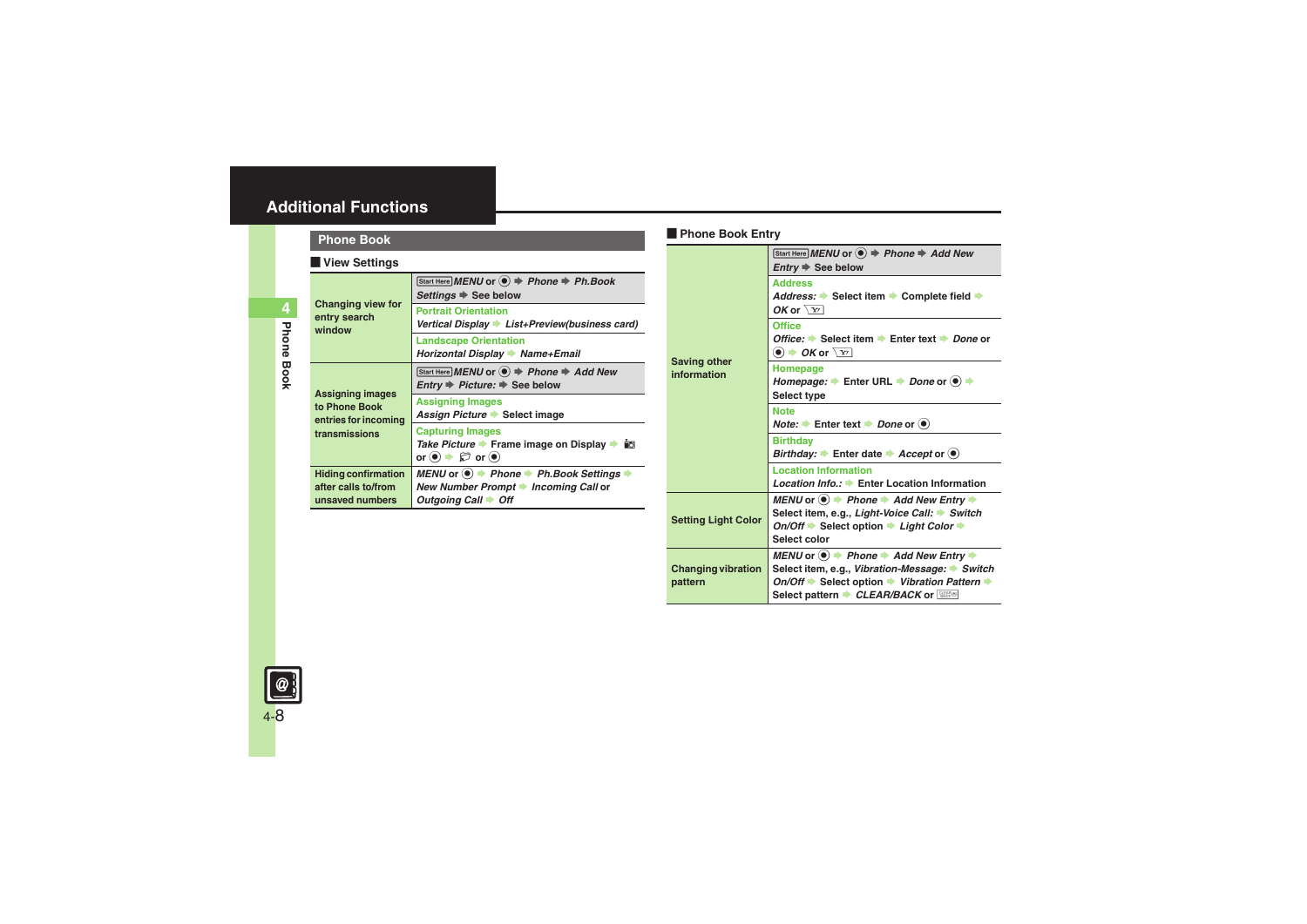**Additional Functions**

<span id="page-8-3"></span><span id="page-8-2"></span><span id="page-8-1"></span><span id="page-8-0"></span>

| $\Box$ or $\Diamond$ $\rightarrow$ Highlight katakana row $\rightarrow$ Highlight                                                                                                                                                                                                                                                                                                | Using Entries                                           |
|----------------------------------------------------------------------------------------------------------------------------------------------------------------------------------------------------------------------------------------------------------------------------------------------------------------------------------------------------------------------------------|---------------------------------------------------------|
| entry $\rightarrow$ Options or $\boxed{\cong}$ $\rightarrow$ Edit $\rightarrow$ Select item<br><b>► Edit + Save or</b> $\sqrt{Y}$                                                                                                                                                                                                                                                |                                                         |
| • Edit Reading after editing names.                                                                                                                                                                                                                                                                                                                                              |                                                         |
| $\Box$ or $\Diamond$ $\blacktriangleright$ Highlight katakana row $\blacktriangleright$ Highlight<br>entry $\rightarrow$ Options or $\boxed{\leq}$ $\rightarrow$ Edit $\rightarrow$ Tone-New<br>Message: $\rightarrow$ Duration $\rightarrow$ Enter time $\rightarrow$ Accept<br>or $\odot$ $\rightarrow$ <i>Save</i> or $\overline{Y}$<br>• Available for compatible ringtones. | <b>Messaging via</b><br><b>Phone Book</b>               |
| MENU or $\circledast$ > Phone $\bullet$ Category Control $\bullet$<br>Select Category → Edit Name → Enter name →<br>Done or $\odot$                                                                                                                                                                                                                                              |                                                         |
| MENU or $\circledast$ $\Rightarrow$ Phone $\Rightarrow$ Category Control $\Rightarrow$<br>Highlight Category $\blacktriangleright$ Move or $\boxed{Y}$ $\blacktriangleright$ Select<br>target location<br>• View for By Category Phone Book search changes<br>accordingly.                                                                                                       | <b>Placing Decoration</b><br><b>Calls via Phone Bod</b> |
|                                                                                                                                                                                                                                                                                                                                                                                  |                                                         |

#### <span id="page-8-4"></span>**Messaging via Phone Book**7' **or**  b S **Highlight katakana row**  S **Select entry**  S **See belowPhone NumbersSelect phone number Create Message**  *S! Mail* **or** *SMS* S **Complete message**  S *Send* **or**  $\sqrt{x}$ **Mail AddressesSelect address Complete message Channel or**  $\sqrt{x}$ **Placing Decoration Calls via Phone Book** $\square$  or  $\textcircled{?}$   $\blacktriangleright$  Highlight katakana row  $\blacktriangleright$  Select entry **▶ Select phone number ▶ Deco. Call ▶ Deco. Call File → Deco. Call Folder → Select file → Call Type → Voice Call or Video Call** *Call* or  $\boxed{\cong}$  . When placing a Decoration Call for the first time, a confirmation appears. **Initiating S! Circle Talk via Phone Book** $\square$  or  $\textcircled{?}$   $\blacktriangleright$  Highlight katakana row  $\blacktriangleright$  Select **entry Select phone number Call S! Circle**  $\mathsf{T}$ alk  $\blacktriangleright$  *Call* or  $\textcircled{\scriptsize{\bullet}}$ . Set My Status to *Online* first. **Placing international calls via Phone Book** $\square$  or  $\textcircled{?}$   $\blacktriangleright$  Highlight katakana row  $\blacktriangleright$  Select **entry → Select phone number → Int'l Call →** Select country **→ Call** or ● → Call **Using Location Information via Phone Book** $\square$  or  $\textcircled{?}$   $\blacktriangleright$  Highlight katakana row  $\blacktriangleright$  Select **entry ➡ Highlight** *Settings* **tab ➡ Highlight**  $\circledV$ **→ Options or**  $\boxed{\cong}$  **→ Set to Destination Follow onscreen instructions**



 $\alpha$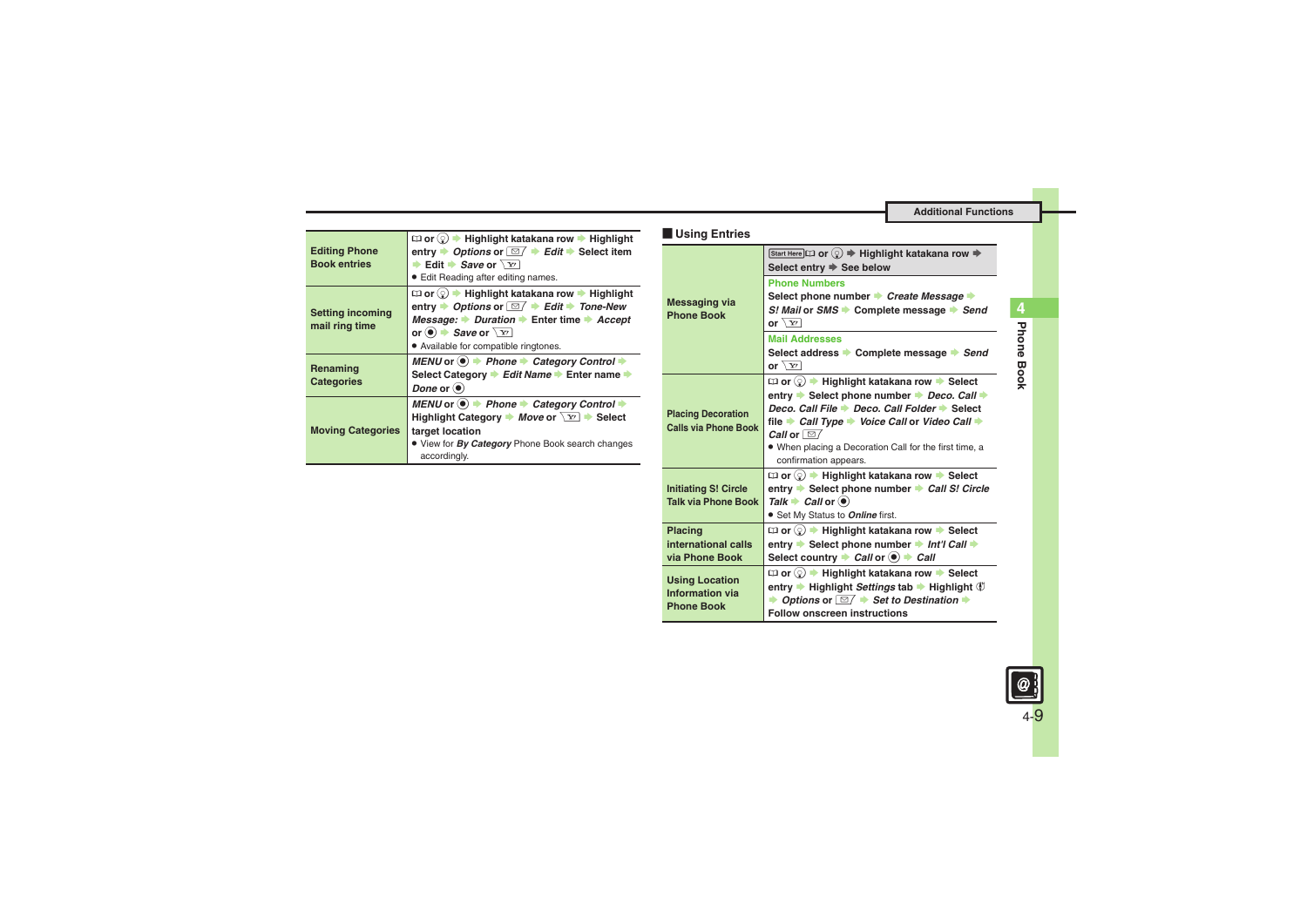#### **Additional Functions**

#### [ **Managing Entries**

<span id="page-9-0"></span>

| <b>Deleting Phone</b><br><b>Book entries</b> | <b>One Entry</b><br>$\Box$ or $\Diamond$ $\blacktriangleright$ Highlight katakana row $\blacktriangleright$ Highlight<br>entry $\rightarrow$ Options or $\boxed{\cong}$ $\rightarrow$ Delete $\rightarrow$ Yes                                                                                                                                                                                               |
|----------------------------------------------|--------------------------------------------------------------------------------------------------------------------------------------------------------------------------------------------------------------------------------------------------------------------------------------------------------------------------------------------------------------------------------------------------------------|
|                                              | <b>All Entries</b><br>MENU or $\bullet$ $\bullet$ Phone $\bullet$ Manage Entries $\bullet$<br>Delete All $\rightarrow$ Select entry type $\rightarrow$ Yes $\rightarrow$ Enter<br>Handset Code $\rightarrow$ OK or $\left(\bullet\right)$                                                                                                                                                                    |
| <b>Checking memory</b><br>status             | MENU or $\bullet$ $\bullet$ Phone $\bullet$ Manage Entries $\bullet$<br><b>Memory Status</b>                                                                                                                                                                                                                                                                                                                 |
| <b>Copying Phone</b><br><b>Book entries</b>  | One Entry (Handset $\rightarrow$ USIM Card)<br>$\Box$ or $\Diamond$ $\rightarrow$ Highlight katakana row $\rightarrow$ Highlight<br>entry $\rightarrow$ Options or $\boxed{\simeq}$ $\rightarrow$ Manage Entries $\rightarrow$<br>Copy Entry to USIM Yes                                                                                                                                                     |
|                                              | One Entry (USIM Card $\rightarrow$ Handset)<br><b><math>\Box</math></b> or $\textcircled{e}$ $\rightarrow$ <i>Options</i> or $\boxed{\textcircled{f}}$ $\rightarrow$ <i>Ph.Book</i><br>Settings → Select Phone Book → USIM<br><i>Memory</i> → Highlight katakana row → Highlight<br>entry $\rightarrow$ Options or $\boxed{\simeq}$ $\rightarrow$ Manage Entries $\rightarrow$<br><b>Copy Entry to Phone</b> |
|                                              | <b>All Entries</b><br>MENU or $\bullet$ > Phone $\bullet$ Manage Entries $\bullet$<br>$Copy All \rightarrow Select method \rightarrow Yes$<br>. If handset/USIM Card memory is low, some entries<br>may not be copied.                                                                                                                                                                                       |

| <b>Editing Categories</b><br>on USIM Card                   | Start Here MENU or ● → Phone → Category<br>Control $\Rightarrow$ Options or $\Box / \Rightarrow$ Change to USIM<br>$\Rightarrow$ See below                                                                  |
|-------------------------------------------------------------|-------------------------------------------------------------------------------------------------------------------------------------------------------------------------------------------------------------|
|                                                             | <b>Renaming Categories</b><br>Select Category → Edit Name → Enter name →<br>Done or $\left( \bullet \right)$                                                                                                |
|                                                             | <b>Moving Categories</b><br>Highlight Category Move or $\boxed{Y}$ Select<br>target location                                                                                                                |
|                                                             | <b>Changing Icons</b><br>Select Category → Change Icon → Select type                                                                                                                                        |
| <b>Changing default</b><br>storage media for<br>new entries | MENU or $\textcircled{\textcircled{\textcirc}}$ Phone $\textcircled{\textcircled{\textcirc}}$ Ph. Book Settings $\textcircled{\textcircled{\textcirc}}$<br>Save New Entry → USIM Memory or Ask Each<br>Time |
| Switching reference<br><b>Phone Book</b>                    | MENU or $\textcircled{\textcircled{\textcirc}}$ Phone $\textcircled{\textcircled{\textcirc}}$ Ph. Book Settings $\textcircled{\textcircled{\textcirc}}$<br>Select Phone Book → USIM Memory or Both          |

[ **Mode Settings** Activate Double Number first.

| Changing mode of<br>all entries at once | MENU or $\odot$ $\rightarrow$ Phone $\rightarrow$ Manage Entries<br>Change Mode(All) $\Rightarrow$ Select mode $\Rightarrow$ Enter<br>Handset Code + OK or <sup>(a)</sup>                                                                               |
|-----------------------------------------|---------------------------------------------------------------------------------------------------------------------------------------------------------------------------------------------------------------------------------------------------------|
| Changing mode of<br>multiple entries    | $\Box$ or $\odot$ $\rightarrow$ Options or $\Box$ $\rightarrow$ Manage Entries<br>Multiple Selection $\blacktriangleright$ Select entry ( $\boxtimes \Leftrightarrow \Box$ ) $\blacktriangleright$<br>Options or <b><i>image</i></b> Mode → Select mode |
| Changing mode of<br>entries by Category | $\Box$ or $\odot$ $\Rightarrow$ Select Category $\Rightarrow$ Options or $\Box$<br>Manage Entries Change Mode(Category)<br>Select mode ▶ Enter Handset Code ▶ OK<br>or $\left( \bullet \right)$<br>• Set search method to By Category first.            |

<span id="page-9-1"></span>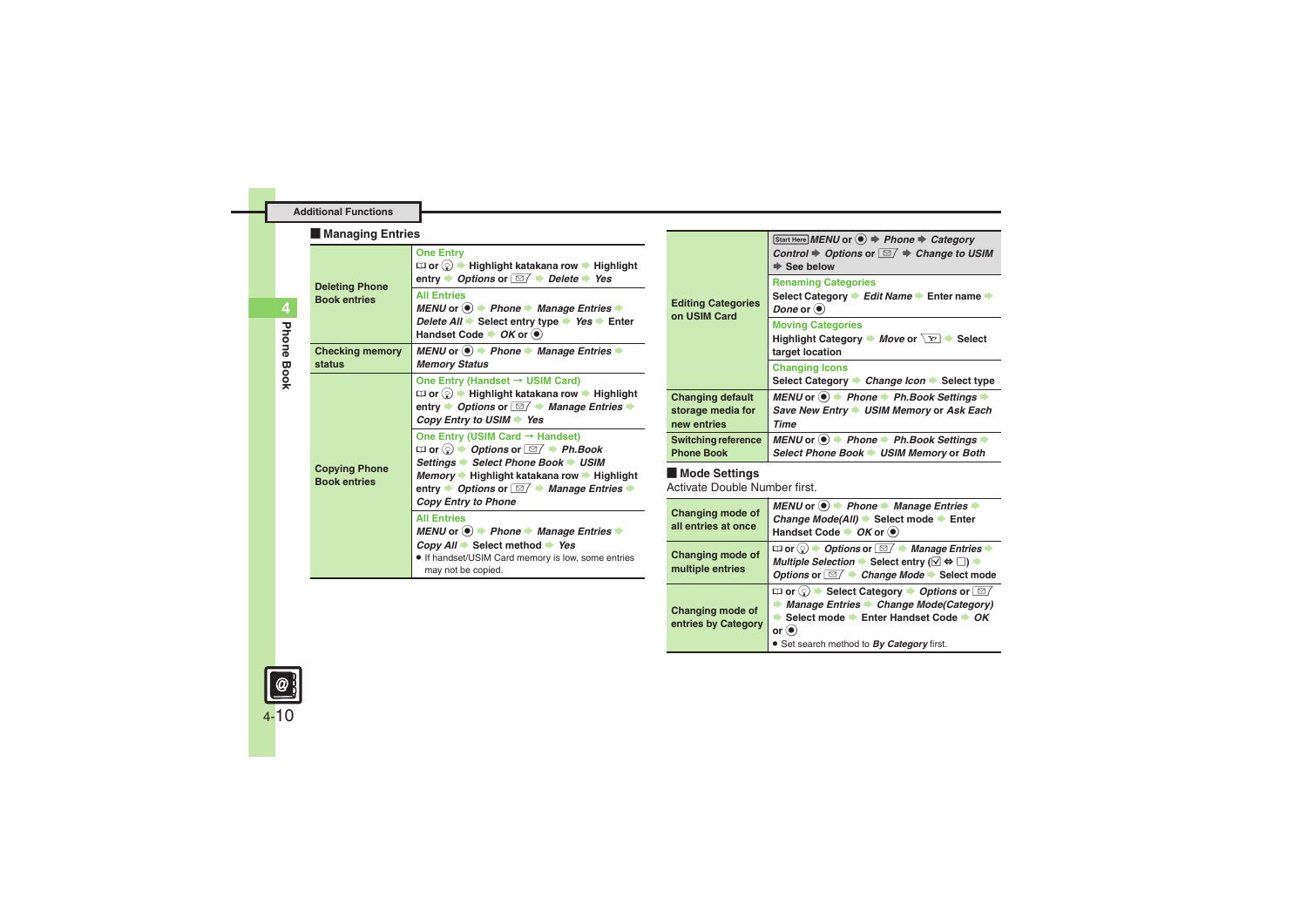## **S! Addressbook Back-up**

<span id="page-10-2"></span><span id="page-10-1"></span><span id="page-10-0"></span>

| <b>Confirming user ID</b><br>& password | Y' or $\boxed{Y}$ $\Rightarrow$ $\angle Z = -U \angle X$ $\Rightarrow$ My SoftBank $\Rightarrow$<br>English Password confirmation for S! Address<br><b>Book ▶ Follow onscreen instructions</b>                                                                            |
|-----------------------------------------|---------------------------------------------------------------------------------------------------------------------------------------------------------------------------------------------------------------------------------------------------------------------------|
| Auto<br>synchronization                 | Start Here MENU or $\textcircled{\textcircled{\#}}$ Phone $\textup{\textcircled{\#}}$<br>S! Addressbook Backup → Set Auto Sync →<br>Enter Handset Code $\Rightarrow$ OK or $\circledast$ $\Rightarrow$ See below                                                          |
|                                         | <b>Activating</b><br>Set On/Off $\Rightarrow$ On                                                                                                                                                                                                                          |
|                                         | <b>Changing Auto Sync Frequency</b><br>Set On/Off → On → Set Frequency → Select<br>frequency Enter/select date/time/day of the<br>week $\blacktriangleright$ <i>Accept</i> or $\blacklozenge$<br>. For After Editing Ph.Book(10 min.), omit steps for<br>date, time, etc. |
|                                         | <b>Changing Auto Sync Command</b><br>Set On/Off → On → Set Sync Mode → Select<br>command                                                                                                                                                                                  |
| Opening log                             | MENU or $\bullet$ $\bullet$ Phone $\bullet$ S! Addressbook<br>Backup Sync History Select record                                                                                                                                                                           |